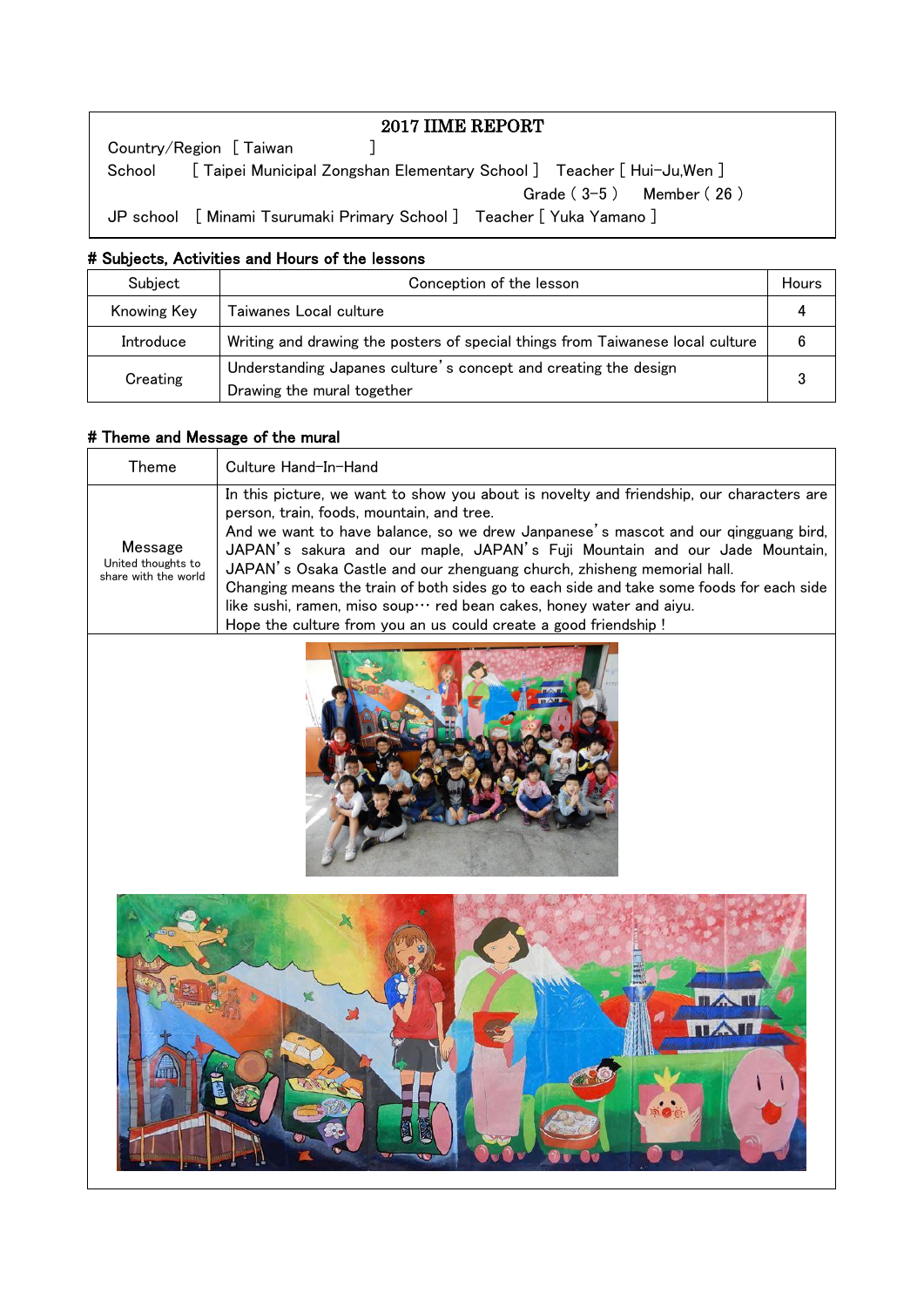#### # Effects and the Problems

| Effects your students have gained                                                                       | Points for further improvement           |
|---------------------------------------------------------------------------------------------------------|------------------------------------------|
| The students knowing the culture of Japan much $\vert$ We shared and known about the culture this time. |                                          |
| more. They are also glad to sharing the experience to                                                   | Hope we could get the topic more deeply. |
| their friends and family. They appreciated all cultures                                                 |                                          |
| in the world, that is a really a wonderful journey.                                                     |                                          |
|                                                                                                         |                                          |
|                                                                                                         |                                          |

# # How has your impression toward your partner's country/region and the world changed?

| The teachers get the infromation about education                                   |
|------------------------------------------------------------------------------------|
| more. And we are also feeling exciteg in the                                       |
| The are also becoming much more confidence of cooperation time. It is really good. |
|                                                                                    |
|                                                                                    |
|                                                                                    |

## # Flow of the Activity

| Content                                  | Month   | What you did                                                                                                                                                                                                                                                                                                                                                                                                                                                                                                                                                                                                                           | Your students attitude/reflection                                                                                                                                                                                                                       | Subject                         |
|------------------------------------------|---------|----------------------------------------------------------------------------------------------------------------------------------------------------------------------------------------------------------------------------------------------------------------------------------------------------------------------------------------------------------------------------------------------------------------------------------------------------------------------------------------------------------------------------------------------------------------------------------------------------------------------------------------|---------------------------------------------------------------------------------------------------------------------------------------------------------------------------------------------------------------------------------------------------------|---------------------------------|
| MEET<br>Self-<br>introduction            | Sept    | made self-introduction<br>We've<br>cards and posted on the forum.<br>We also introduce ourselves by<br>video conference.                                                                                                                                                                                                                                                                                                                                                                                                                                                                                                               | We've made self-introduction cards<br>and practice to do self-introduction<br>in English.<br>We also known a lot of Japanese<br>culture, students's life and interest<br>in the video conference.<br>Students are all happy and exciting<br>about that! | English                         |
| <b>SHARE</b><br>Research on<br>the theme | $Oct -$ | Before this meeting, we have<br>known the local culture of our<br>internet<br>community<br>bv<br>searching<br>teacher<br>,guest<br>interview and field researching.<br>And we've draw the local culture<br>of our community into the<br>posters.<br>During this meeting, we showed<br>the posters and introduce the<br>stories,<br>buildings,<br>food.<br>and<br>about<br>something<br>Philippines<br>workers in Qingguang market to<br>Japan's kids in English. We also<br>knew a lot of Japan's culture by<br>Japan's kids introducing. But<br>the meeting's voice was too low<br>to hear each other clearly. It's<br>really a pity. | The kids was so exciting to meet<br>Japan's kids in the meeting. And<br>they also like Japan's culture. They<br>even discussed about that after the<br>meeting many times.                                                                              | History<br>Cultures<br>and arts |